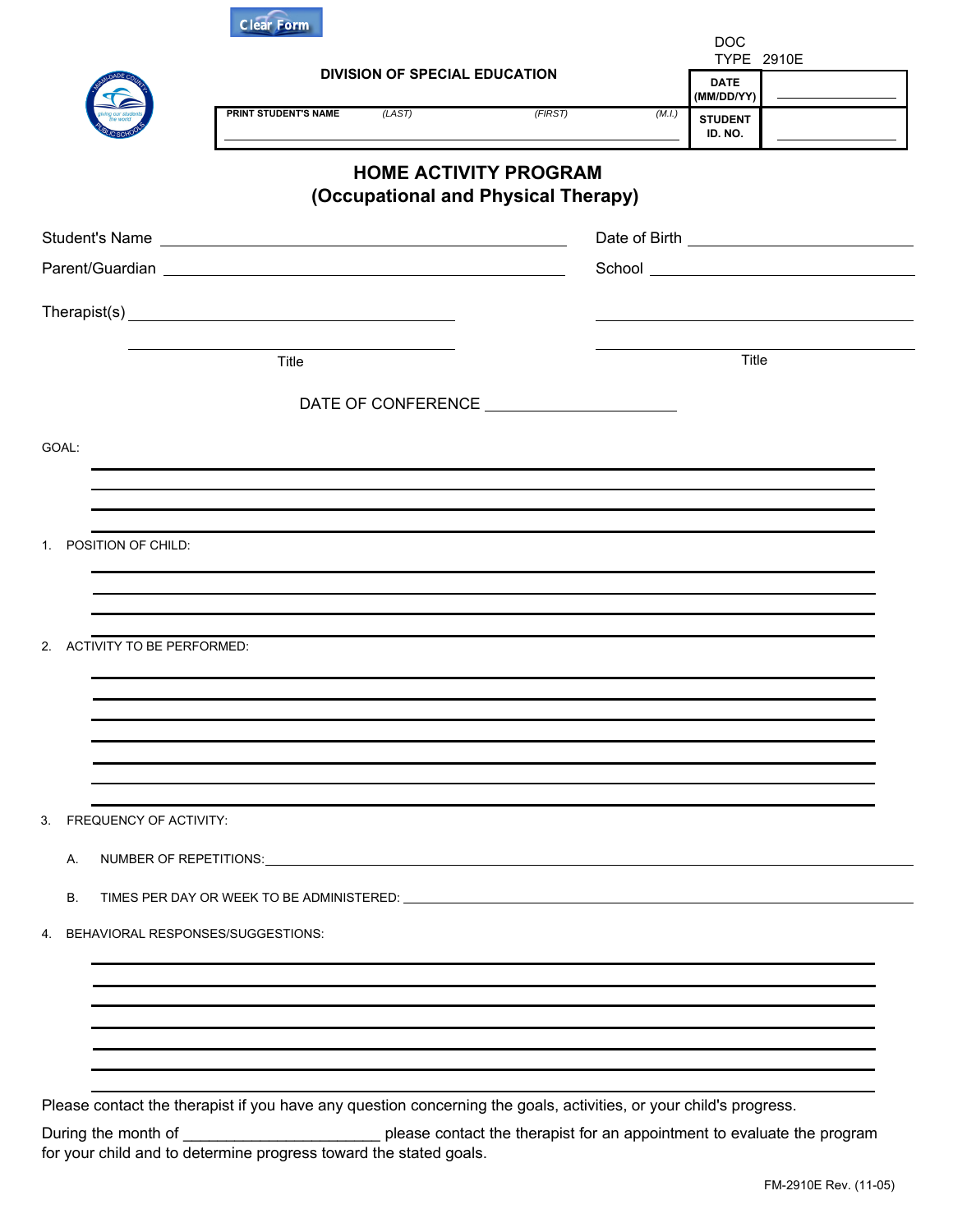|                                                                                                                                                                                                                                      | <b>DOC</b><br><b>TYPE 2910S</b>                                   |  |
|--------------------------------------------------------------------------------------------------------------------------------------------------------------------------------------------------------------------------------------|-------------------------------------------------------------------|--|
| <b>DIVISIÓN DE EDUCACIÓN ESPECIAL</b>                                                                                                                                                                                                | <b>FECHA</b><br>(Mes/Día/Año)                                     |  |
| NOMBRE DE ESTUDIANTE EN LETRA DE MOLDE (APELLIDO)                                                                                                                                                                                    | (NOMBRE)<br>(INICIAL)<br>NÚMERO DE<br>ID. DE<br><b>ESTUDIANTE</b> |  |
| <b>PROGRAMA DE ACTIVIDADES EN LA CASA</b><br>(Terapia Física y Ocupacional)                                                                                                                                                          |                                                                   |  |
|                                                                                                                                                                                                                                      | Fecha de Nacimiento<br><u>Lecte</u>                               |  |
|                                                                                                                                                                                                                                      |                                                                   |  |
|                                                                                                                                                                                                                                      |                                                                   |  |
| Título                                                                                                                                                                                                                               | Título                                                            |  |
| FECHA DE LA CONFERENCIA ______________________                                                                                                                                                                                       |                                                                   |  |
| Meta                                                                                                                                                                                                                                 |                                                                   |  |
|                                                                                                                                                                                                                                      |                                                                   |  |
| 1. POSICIÓN DEL NIÑO                                                                                                                                                                                                                 |                                                                   |  |
| 2. ACTIVIDAD A REALIZAR                                                                                                                                                                                                              |                                                                   |  |
|                                                                                                                                                                                                                                      |                                                                   |  |
| FRECUENCIA DE LA ACTIVIDAD<br>3.                                                                                                                                                                                                     |                                                                   |  |
| NÚMERO DE REPETICIONES LA CONSTITUCIÓN EL CONSTITUCIÓN EL CONSTITUCIÓN EL CONSTITUCIÓN EL CONSTITUCIÓN EL CONSTITUCIÓN EL CONSTITUCIÓN EL CONSTITUCIÓN EL CONSTITUCIÓN EL CONSTITUCIÓN EL CONSTITUCIÓN EL CONSTITUCIÓN EL CONS<br>А. |                                                                   |  |
| CUÁNTAS VECES POR DÍA O POR SEMANA A REALIZAR LA CONSENSIONAL DE CONSENSIONAL DE CONSENSION DE CONSENSION DE C<br><b>B.</b>                                                                                                          |                                                                   |  |
| REACCIONES EN EL COMPORTAMIENTO / SUGERENCIAS<br>4.                                                                                                                                                                                  |                                                                   |  |
|                                                                                                                                                                                                                                      |                                                                   |  |
|                                                                                                                                                                                                                                      |                                                                   |  |
| Favor póngase en contacto con el terapeuta si tiene alguna pregunta sobre las metas, actividades, o el progreso de                                                                                                                   |                                                                   |  |

su niño(a).

Durante el mes de \_\_\_\_\_\_\_\_\_\_\_\_\_\_\_\_\_\_\_\_\_\_\_ favor comuníquese con el terapeuta y haga una cita para evaluar el programa de su niño(a) y determinar el progreso hacia dichas metas.